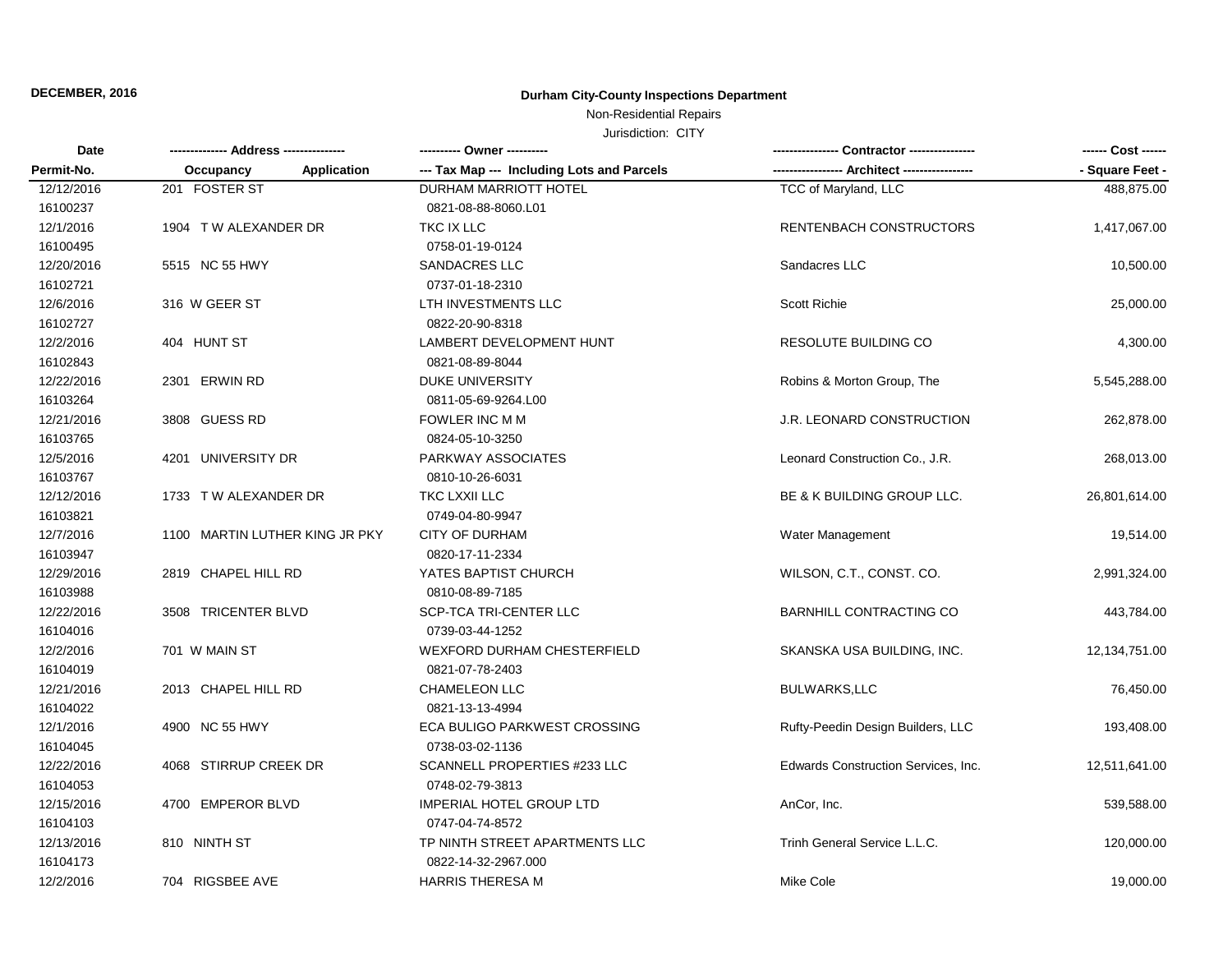# **DECEMBER, 2016 Durham City-County Inspections Department**

### Non-Residential Repairs

Jurisdiction: CITY

| Date       | --- Address ---------------  | ---------- Owner ----------                | -- Contractor ----------------           |                 |
|------------|------------------------------|--------------------------------------------|------------------------------------------|-----------------|
| Permit-No. | Application<br>Occupancy     | --- Tax Map --- Including Lots and Parcels |                                          | - Square Feet - |
| 16104191   |                              | 0821-08-99-7721                            |                                          |                 |
| 12/5/2016  | 345 BLACKWELL ST             | ATC EAST DEVELOPMENT LLC                   | <b>GATEWAY BUILDING COMPANY</b>          | 358,885.00      |
| 16104287   |                              | 0821-12-86-6398.000                        |                                          |                 |
| 12/5/2016  | 617 DAVIS DR                 | DURHAM KTP TECH 6 LLC                      | RILEY-LEWIS GEN CONTRACTORS, INC.        | 147,284.00      |
| 16104316   |                              | 0747-03-12-2115                            |                                          |                 |
| 12/16/2016 | 2618 HILLSBOROUGH RD         | SALLY LANE VENTURES LLC                    | SIMPLIFIED CONSTRUCTION LLC              | 120,650.00      |
| 16104422   |                              | 0822-13-03-8171                            |                                          |                 |
| 12/16/2016 | 6437 BARBEE RD               | PULTE HOME CORPORATION                     | PULTE HOME CORPORATION                   | 10,000.00       |
| 16104438   |                              | 0728-04-54-0087.SPL                        |                                          |                 |
| 12/1/2016  | 3643 N ROXBORO ST            | <b>COUNTY OF DURHAM</b>                    | WILSON, C.T., CONST. CO.                 | 35,778.00       |
| 16104471   |                              | 0823-17-82-9096                            |                                          |                 |
| 12/14/2016 | 811 NINTH ST                 | NSN811 LLC                                 | Total Construction by Dale Lands LLC     | 4,420.00        |
| 16104512   |                              | 0822-14-33-0001                            |                                          |                 |
| 12/9/2016  | 8128 RENAISSANCE PKY         | MIDLAND SOUTHPOINT DEVELOPMENT             | Jacobs Inc., Andrew                      | 67,668.00       |
| 16104518   |                              | 0718-03-33-8993                            |                                          |                 |
| 12/22/2016 | 324 BLACKWELL ST             | AMERICAN CAMPUS LLC                        | RILEY-LEWIS GEN CONTRACTORS, INC.        | 123,691.00      |
| 16104524   |                              | 0821-12-86-0656                            |                                          |                 |
| 12/13/2016 | 280 S MANGUM ST              | DIAMOND VIEW II LLC                        | BRIDGEPOINT GENERAL CONTRACTING,         | 81,382.06       |
| 16104539   |                              | 0821-12-86-6170                            |                                          |                 |
| 12/21/2016 | 4300 SILICON DR              | <b>CREE INC</b>                            | CREE, INC.                               | 128,000.00      |
| 16104592   |                              | 0748-04-73-6921                            |                                          |                 |
| 12/21/2016 | 4300 SILICON DR              | CREE INC                                   | CREE, INC.                               | 9,800.00        |
| 16104596   |                              | 0748-04-73-6921                            |                                          |                 |
| 12/8/2016  | 319 E CHAPEL HILL ST         | PERRY ROBERT T                             | Jamison Builders - James M. Daniels, T/A | 21,500.00       |
| 16104630   |                              | 0821-08-97-3858                            |                                          |                 |
| 12/12/2016 | 2327 ENGLERT DR              | <b>ENGLERT HOLDINGS LLC</b>                | <b>WCB Builders LLC</b>                  | 630,000.00      |
| 16104639   |                              | 0738-03-21-6136                            |                                          |                 |
| 12/7/2016  | 800 CAPITOLA DR              | <b>EPICYPHER INC</b>                       | INTEGRITY SERVICES GROUP LLC.            | 7,500.00        |
| 16104643   |                              | 0737-01-28-5140.L00                        |                                          |                 |
| 12/19/2016 | 2670 DURHAM CHAPEL HILL BLVD | <b>BFM ENTERPRISES LLC</b>                 | SKYTEL CONTRACTORS, INC.                 | 90,000.00       |
| 16104653   |                              | 0820-05-09-5798                            |                                          |                 |
| 12/9/2016  | 3100 TOWER BLVD              | HD TOWER LLC                               | MCKENNA CONST. CO. INC.                  | 36,015.00       |
| 16104660   |                              | 0810-01-28-0616                            |                                          |                 |
| 12/12/2016 | 2301 ERWIN RD                | <b>DUKE UNIVERSITY</b>                     | SKANSKA USA BUILDING, INC.               | 29,000.00       |
| 16104677   |                              | 0811-05-69-9264.L00                        |                                          |                 |
| 12/12/2016 | 1913 LAMAR ST                | <b>ADDISON PAUL REID</b>                   | Craftsman Direct Handyman Home           | 14,526.00       |
| 16104682   |                              | 0822-06-29-9007                            |                                          |                 |